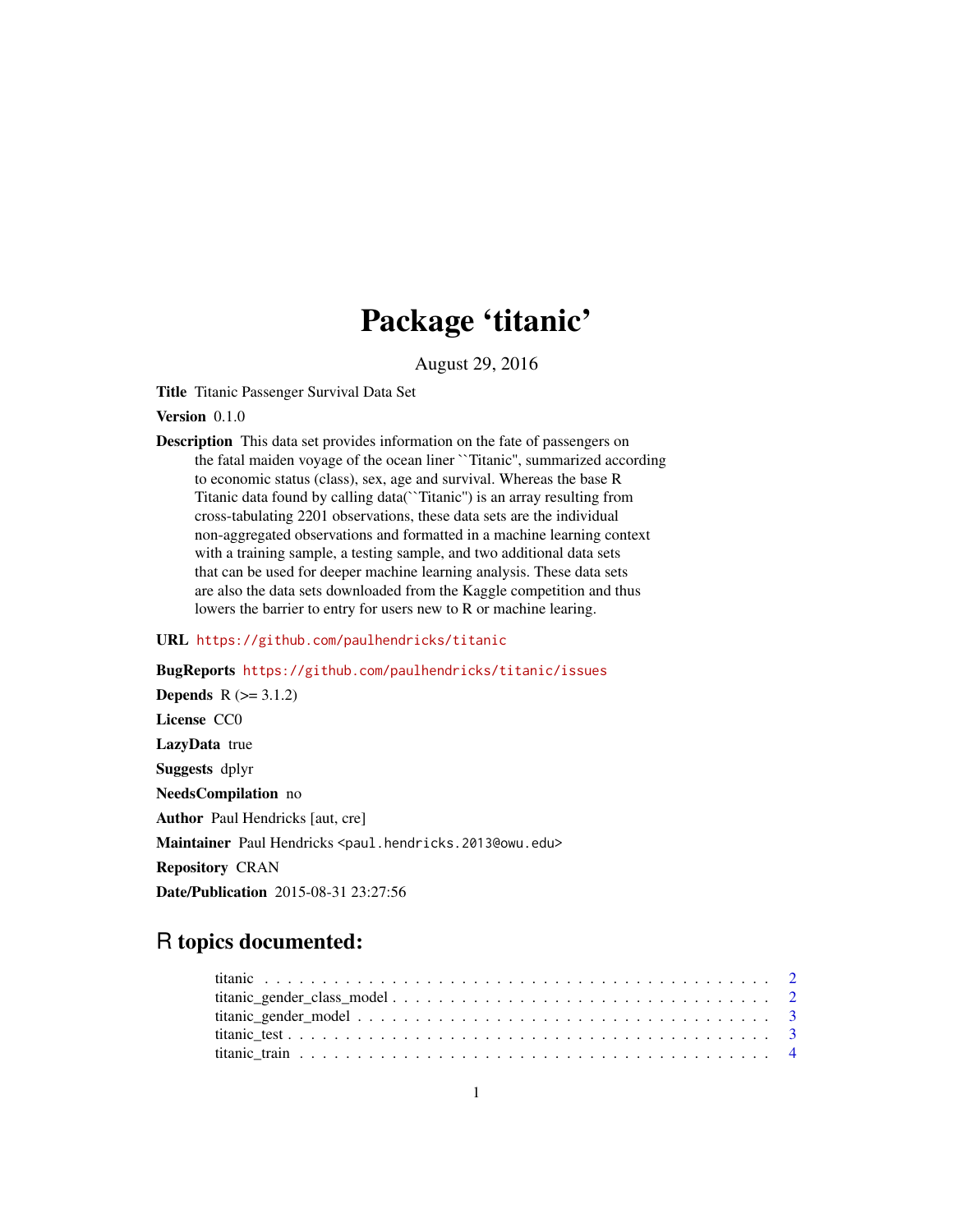#### <span id="page-1-0"></span>**Index** [6](#page-5-0) **6**

titanic *titanic: Titanic Passenger Survival Data Set*

#### Description

titanic: Titanic Passenger Survival Data Set

titanic\_gender\_class\_model *Titanic gender class model data.*

#### Description

Titanic gender class model data.

#### Usage

titanic\_gender\_class\_model

#### Format

Data frame with columns

#### PassengerId Passenger ID

Survived Passenger Survival Indicator

#### Source

https://www.kaggle.com/c/titanic/data

#### Examples

titanic\_gender\_class\_model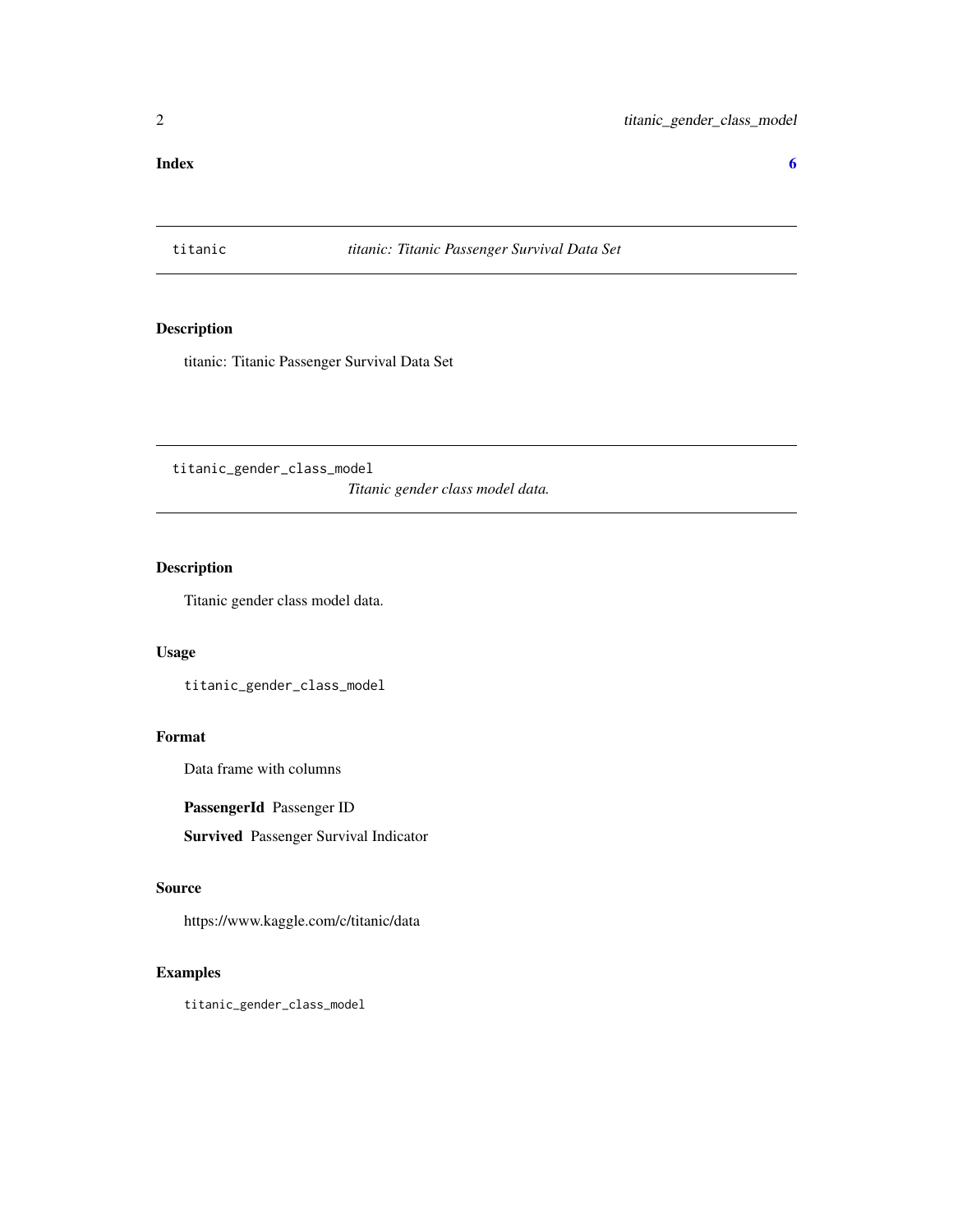<span id="page-2-0"></span>titanic\_gender\_model *Titanic gender model data.*

#### Description

Titanic gender model data.

#### Usage

titanic\_gender\_model

#### Format

Data frame with columns

PassengerId Passenger ID

Survived Passenger Survival Indicator

#### Source

https://www.kaggle.com/c/titanic/data

#### Examples

titanic\_gender\_model

titanic\_test *Titanic test data.*

#### Description

Titanic test data.

#### Usage

titanic\_test

#### Format

Data frame with columns

PassengerId Passenger ID Pclass Passenger Class Name Name Sex Sex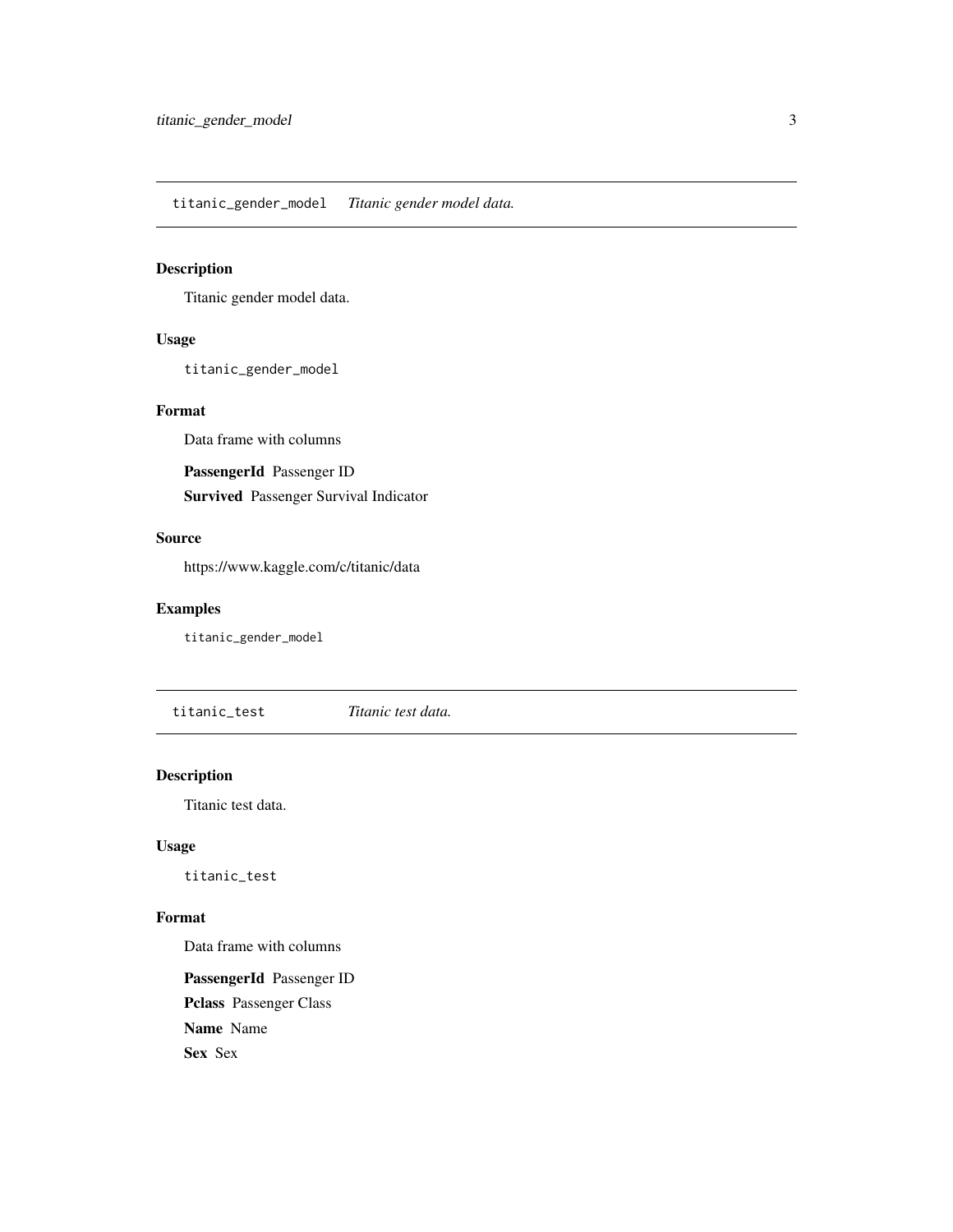Age Age SibSp Number of Siblings/Spouses Aboard Parch Number of Parents/Children Aboard Ticket Ticket Number Fare Passenger Fare Cabin Cabin Embarked Port of Embarkation

#### Source

https://www.kaggle.com/c/titanic/data

#### Examples

titanic\_test

titanic\_train *Titanic train data.*

#### Description

Titanic train data.

#### Usage

titanic\_train

#### Format

Data frame with columns

PassengerId Passenger ID

Survived Passenger Survival Indicator

Pclass Passenger Class

Name Name

Sex Sex

Age Age

SibSp Number of Siblings/Spouses Aboard

Parch Number of Parents/Children Aboard

Ticket Ticket Number

Fare Passenger Fare

Cabin Cabin

Embarked Port of Embarkation

<span id="page-3-0"></span>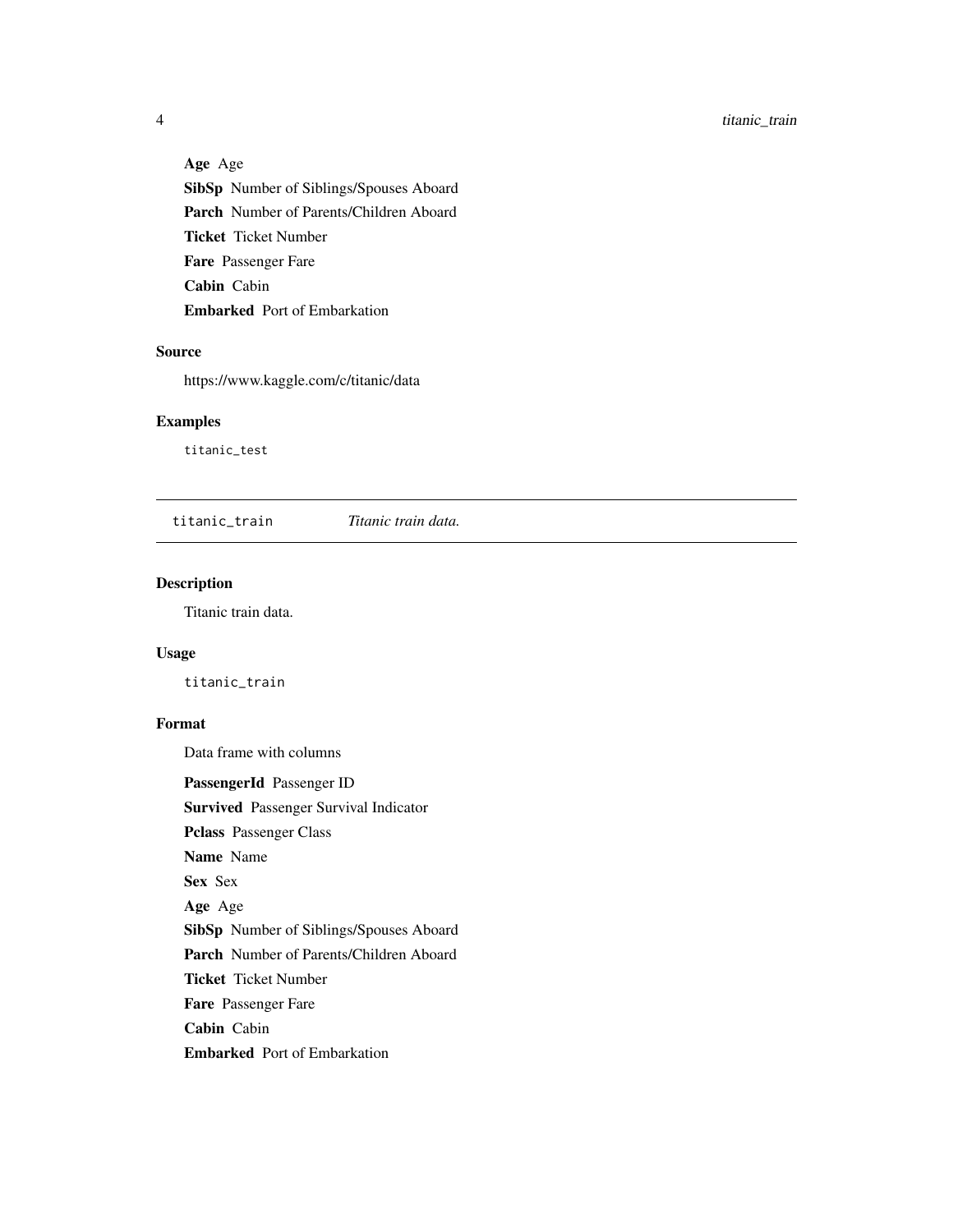#### titanic\_train 5

#### Source

https://www.kaggle.com/c/titanic/data

#### Examples

titanic\_train